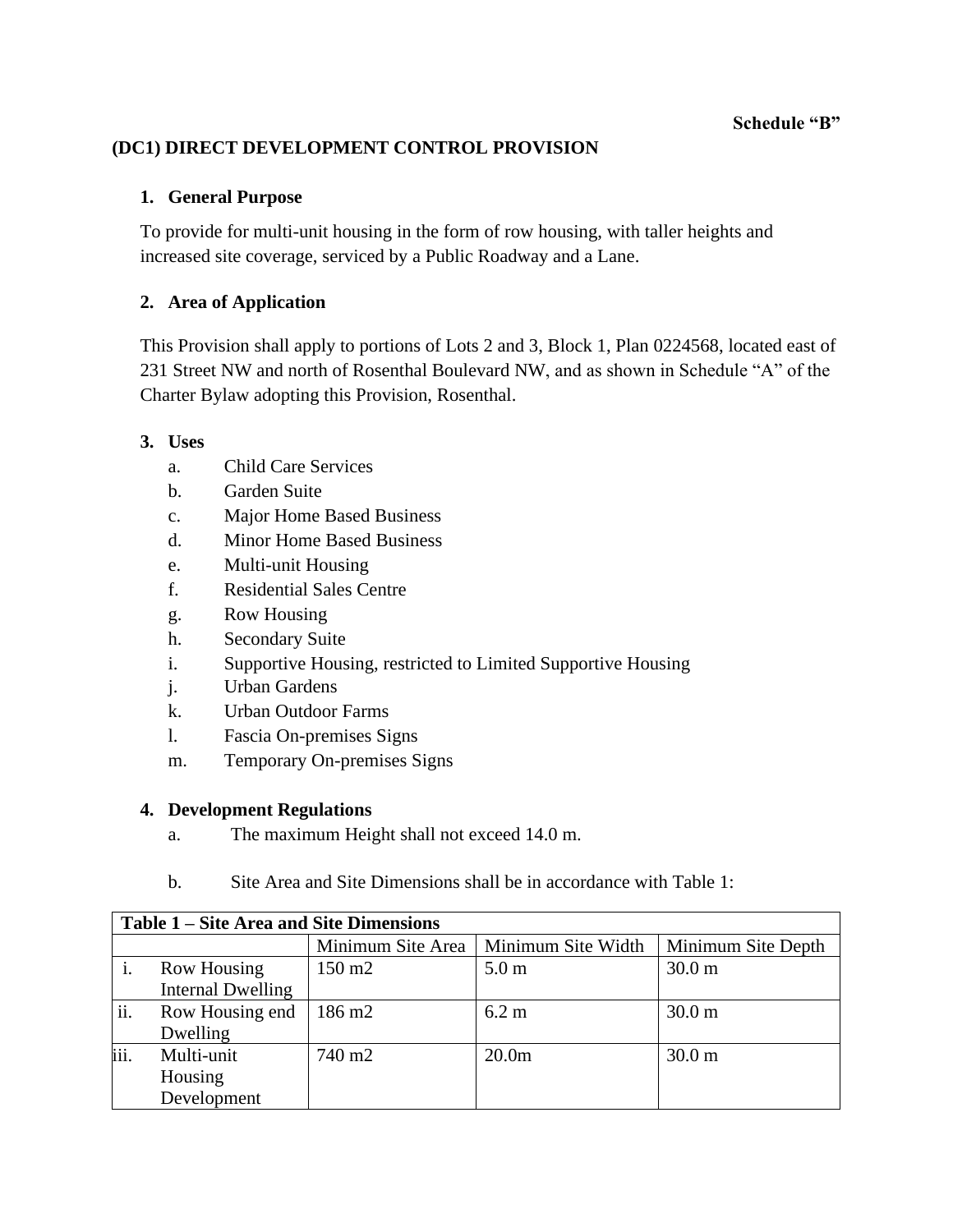- d. The maximum total Site Coverage shall be 62% for Row Housing and 50% for Multi-unit housing.
- e. The area covered by Impermeable Material shall not exceed 80% of the total Lot area.
- f. The minimum Front Setback shall be 3.0 m.
- g. The minimum Rear Setback shall be 6.0 m, except that:
	- i. a minimum of 2.75 m shall be provided where a rear attached Garage forms an integral part of the Dwelling.
- h. The minimum Side Setback shall be provided on the following basis:
	- i. 1.2 m for internal Sites; and
	- ii. 2.4 m for corner Sites.
- i. On-site parking shall be provided in accordance with the following requirements:
	- i. On-Site parking shall be provided within a rear detached or rear attached Garage, or by a Hardsurfaced parking pad;
	- ii. the minimum distance from the Rear Lot Line to a Hardsurfaced parking pad shall be 1.2 m;
	- iii. a Hardsurfaced Walkway between the detached Garage or a Hardsurfaced parking pad and an entry to the Dwelling shall be provided;
	- iv. where no Garage is proposed, a Hardsurfaced parking pad to support a future Garage shall be constructed a minimum distance of 1.2 m from the Rear Lot Line; and
	- v. any Hardsurfaced parking pad shall include an underground electrical power connection with an outlet on a post approximately 1.0 m in Height, located within 1.0 m of the Hardsurfaced parking pad.
- j. Each Dwelling within Row Housing and Multi-unit Housing, shall be individually defined through a combination of architectural features that may include variations in the rooflines, projection or recession of the façade, porches or entrance features, building materials, or other treatments.
- k. Where vehicular access is from a Lane, Site Landscaping shall be developed in accordance with the following:
	- i. one deciduous, one coniferous tree and four shrubs shall be required for each principal dwelling; and